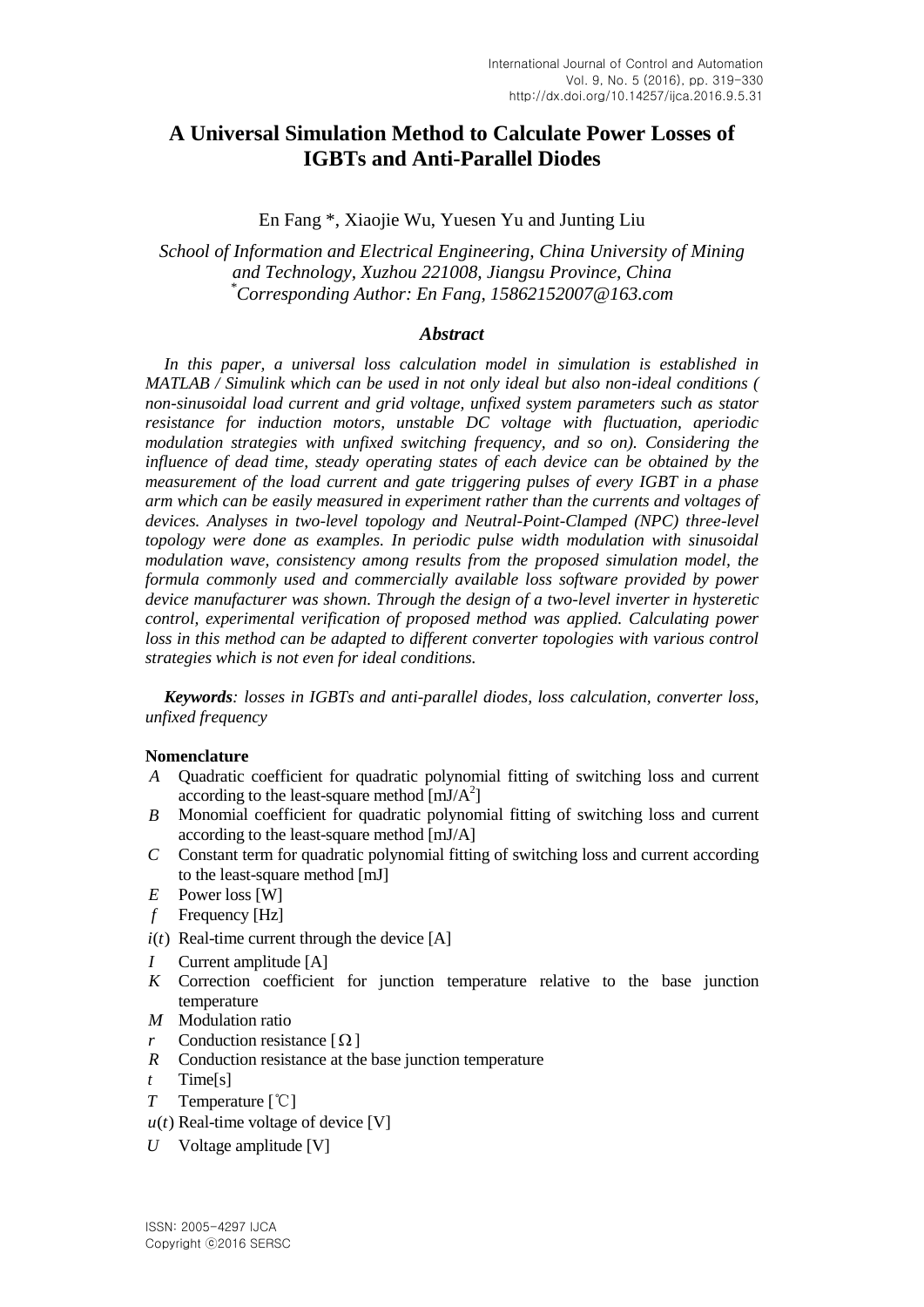The phase difference of voltage and current [rad]

### **Subscripts**

- 2 For saturation voltage in conduction
- 3 For conduction resistance
- avg Average value
- base Base parameters for switching loss curve
- ce Between collector and emitter
- con In conduction process
- Diode For device of diode
- IGBT For device of IGBT
- j At junction
- on In turn-on process
- off In turn-off process
- rec In reverse recovery process
- sat Saturation parameters in conduction
- sw In switching process

# **1. Introduction**

6<br>
The present universite of volume and current pairs)<br>
Subsetty is<br>a Findernich volume of the simulation and mini-<br>subsetty and current of the simulation and mini-<br>subsetty and the simulation measure of the simulation m In recent years, with rapid development of high voltage and high power converters which results in appearance of new topologies [1, 2] and control strategies one after another, high working temperature due to high power consumption of power devices has been one of the restricting factors. In the design of high power converters, thermal management with power loss calculation to determine the method of cooling and identify thermal resistance distribution throughout various parts of the thermal path gets tremendous impact on device performance. The sizing and materials of heat sinks, in addition to the choice of cooling methods, the selection of fans or pumps and arrangement in converters, *etc.*, are dictated by the losses which affect the converter reliability and life. Due to characteristics of devices, the power across the device is not maintained zero which results in power loss during operation. The loss transfers to environment through heat sink as heat, and thereby affects the operation as junction temperature of the devices. The negative influence of high power dissipation on junction temperature is often brought resulting in degradation of device performance and the efficiency decrease. Loss calculation methods currently used are mostly based on two-level topology and ideal conditions (perfect sinusoidal load current and grid voltage, fixed system parameters, stable DC voltage without fluctuation, periodic modulation strategies with fixed switching frequency, and so on). There are only a few studies about loss calculation on the multi-level topologies or aperiodic control strategies.

Currently, for high voltage and high power applications, different multi-level converter topologies have been proposed to settle the low withstand voltage problem of power devices [3], considering aspects of electrical performance, system efficiency, size and cost, and so on. These topologies are mainly divided into two types: cascaded multi-level and clamped multi-level, and IGBTs are often adopted as power devices. Numerous studies were carried out on electrical performance of multi-level topologies. It is confirmed that multi-level converter topologies show great electrical properties and applicability in different areas of high voltage and high power occasions [4-6]. And different control strategies in these topologies have been raised for different control objects and targets [7]. Multi-level converter products appear in market as the control strategies are implemented. However, the development and industrialization of multi-level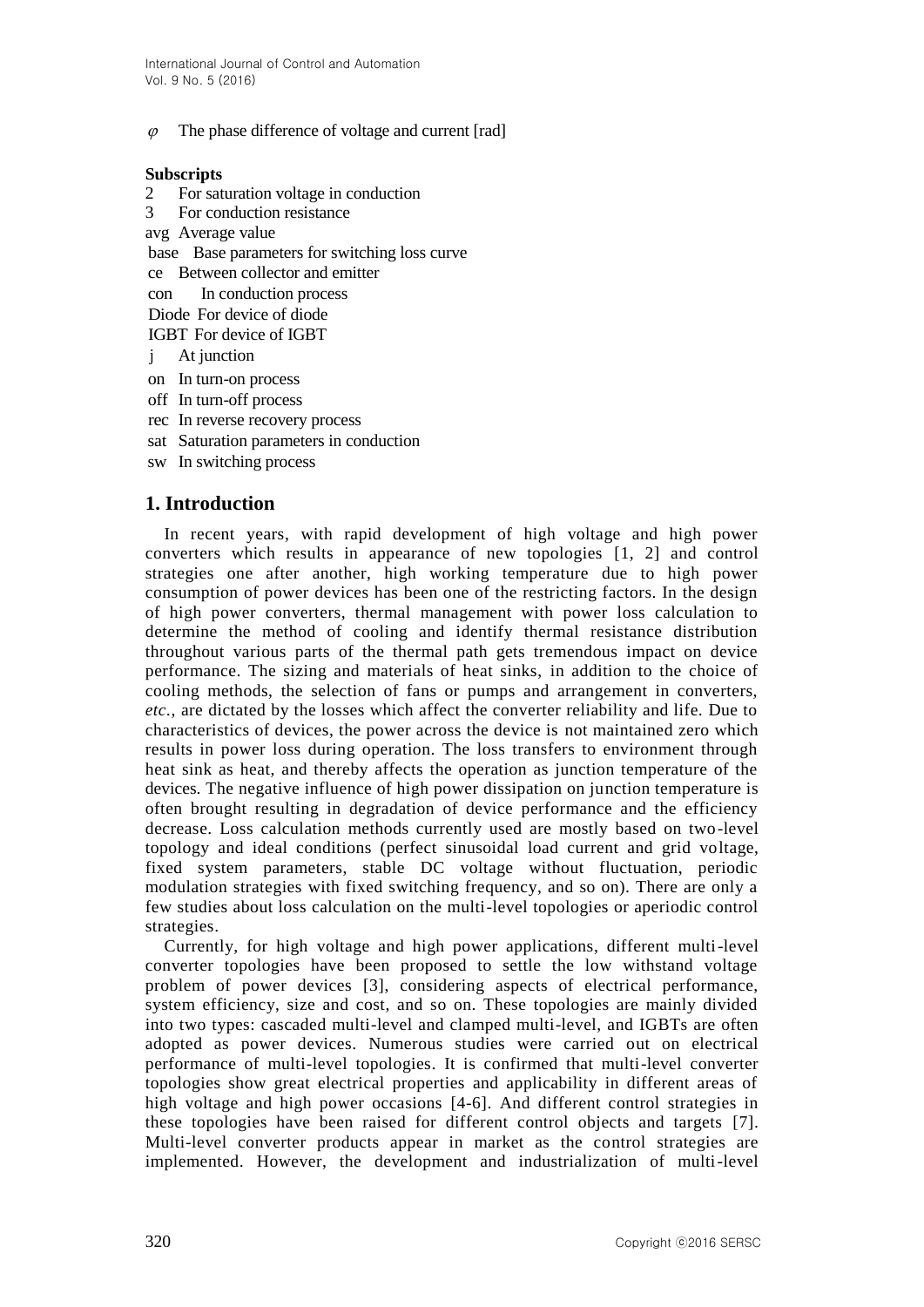converter products are restricted due to few studies on power loss calculation in multi-level topologies [8].

According to aperiodic variation of working conditions and other factors, such as stator and rotor parameters of induction motors changing with temperature, grid voltage fluctuation and device characteristics change, the working status may not change periodically. In order to obtain better control effect, the feedback of these parameter changes should be introduced into the control strategy so that the control parameters and program can be adjusted with real-time control results. But the original methods could only be applied to calculate the power loss under ideal conditions without these parameter changes; on the other hand, in recent years, predictive control strategy, genetic algorithms, expert control systems and other intelligent control strategies have been greatly developed, but the differences between results of the original power loss calculation methods for such control strategies with non-constant switching frequency and actual results are often remarkable[9]. For high voltage and high power converters, these errors may lead to enormous economic loss.



(a) Two-level topology (b) Neutral-Point-Clamped three-level topology

**Figure 1. Typical Voltage Source Inverter Power Circuit**

### **2. Modeling for Loss Calculation of IGBTs and Anti-Parallel Diodes**

In a motor control application, the typical switching waveforms of the voltage and current in IGBTs or anti-parallel diodes are shown in Figure 2.

During operation at moderate temperatures, the leakage current of IGBT or antiparallel diode is so small that the off-state loss can be ignored. Included the turn-on switching loss, turn-off switching loss and conduction loss, power losses of the device are associated with its own physical structure, characteristics of the production process and working conditions. Because fast recovery diodes are generally used as anti-parallel diode, turn-on loss of anti-parallel diodes with respect to turn-off loss and conduction loss is negligible.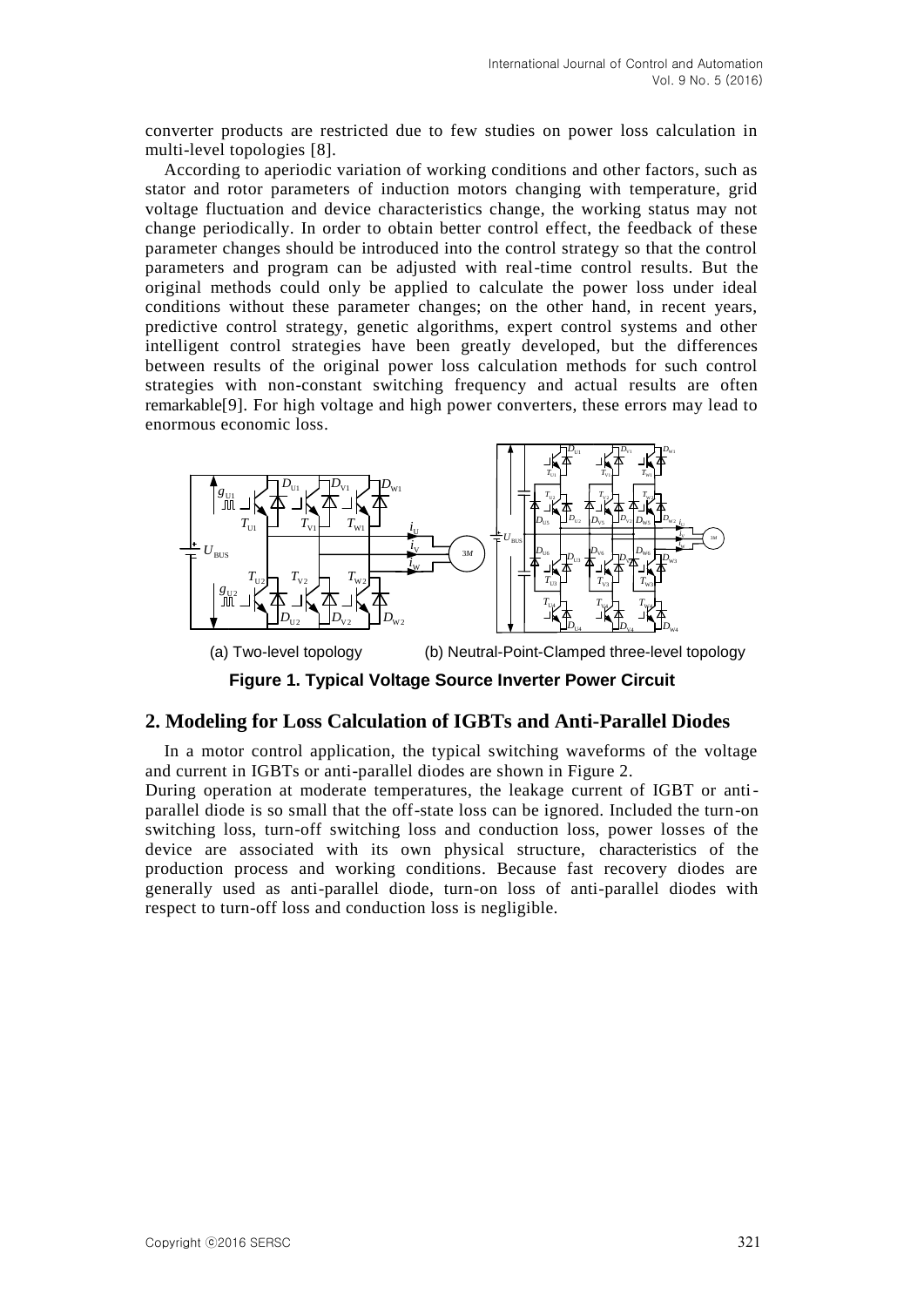International Journal of Control and Automation Vol. 9 No. 5 (2016)



**Figure 2. Typical Switching Waveforms of the Voltage and Current in IGBT and Anti-Parallel Diodes [10]**

#### **2.1. Turn-on switching loss and turn-off switching loss.**

Equive 2. Typical Switching base and the voltage and Current in 1GBT<br>
<sup>22</sup><br>
<sup>2</sup><br>
<sup>2</sup><br>
<sup>2</sup><br>
<sup>2</sup><br>
<sup>2</sup><br> **22.1. Turn-on switching base and turn-off switching less.<br>
<b>32.1.** Turn-on switching less and turn-off switching less.<br> The power devices in the circuit play a major role as switches to control the circuit on and off. A large number of high-order harmonic components may be introduced due to device switching. In general, better electrical performance can be reached under higher switching frequency within a certain range with greater switching loss. The corresponding thermal management cost would be higher in order to keep the device working under the maximum operating junction temperature. Therefore, the switching frequency is often performed as a compromise selection between electrical performance and thermal management. In order to reduce the switching loss, there are a lot of researches for reaching an effect of higher equivalent switching frequency at a low device switching frequency.

In two-level topology, the turn-on loss of IGBT is mainly determined by the reverse recovery characteristics of free-wheeling diode (usually the free-wheeling diode is consistent with the anti-parallel diode) [11]. On the contrary, the turn-off loss is determined by the turn-off characteristics of IGBT [12]. According to the definition, the effects of switching waveforms and device characteristics, the switching loss curves of current provides convenient expressions for switching loss switching ross curves of current provides convenient expressions for switching cycle by quadratic polynomial fitting:<br>  $E_{on,\text{IGBT}}(k) = \int u_{\text{ce,IGBT}}(t) i_{\text{IGBT}}(t) dt$ 

$$
E_{\text{on,IGBT}}(k) = \int_{t_{\text{on,IGBT}}} u_{\text{ce,IGBT}}(t) i_{\text{IGBT}}(t) dt
$$
  
= 
$$
[A_{\text{on,IGBT}} i_{\text{IGBT}}^2(k) + B_{\text{on,IGBT}} i_{\text{IGBT}}(k) + C_{\text{on,IGBT}}(k)] \left[ \frac{U_{\text{ce,IGBT}}(k)}{U_{\text{base,IGBT}}} \right] \left[ \frac{T_{\text{j,IGBT}}(k)}{T_{\text{base,IGBT}}} \right]^{K_{\text{on,IGBT}}} \tag{1}
$$

$$
= [A_{\text{on,IGBT}}i_{\text{IGBT}}^2(k) + B_{\text{on,IGBT}}i_{\text{IGF}}
$$

$$
E_{\text{off,IGBT}}(k) = \int_{t_{\text{off,IGBT}}} u_{\text{ce,IGBT}}(t) i_{\text{IGBT}}(t) dt
$$

$$
E_{\text{off,IGBT}}(k) = \int_{t_{\text{off,IGBT}}} u_{\text{ce,IGBT}}(t) i_{\text{IGBT}}(t) dt
$$
  
= 
$$
[A_{\text{off,IGBT}} i_{\text{IGFT}}^2(k) + B_{\text{off,IGBT}} i_{\text{IGBT}}(k) + C_{\text{off,IGBT}}(k)] \left[ \frac{U_{\text{ce,IGBT}}(k)}{U_{\text{base,IGBT}}} \right] \left[ \frac{T_{\text{j,IGBT}}(k)}{T_{\text{base,IGBT}}} \right]^{K_{\text{off,IGBT}}}
$$
(2)

$$
E_{\text{on, Diode}}(k) = 0\tag{3}
$$

$$
E_{\text{on, Diode}}(k) = 0
$$
\n
$$
E_{\text{rec, Diode}}(k) = \int_{t_{\text{rec, Diode}}} u_{\text{Diode}}(t) i_{\text{Diode}}(t) dt
$$
\n
$$
= [A_{\text{rec, Diode}}]_{t_{\text{Diode}}^2}(k) + B_{\text{rec, Diode}} i_{\text{Diode}}(k) + C_{\text{rec, Diode}}(k)] \left[ \frac{U_{\text{Diode}}(k)}{\omega_{\text{Diode}}(k)} \right] \left[ \frac{T_{\text{j, Diode}}(k)}{T_{\text{j, Diode}}(k)} \right]^{K_{\text{rec, Diode}}} \tag{4}
$$

$$
= [A_{\text{rec}, \text{Diode}} i_{\text{Diode}}^2(k) + B_{\text{rec}, \text{Diode}} i_{\text{Diode}}(k) + C_{\text{rec}, \text{Diode}}(k)] \left[ \frac{U_{\text{Diode}}(k)}{U_{\text{Diode}}} \right] \left[ \frac{T_{\text{j. Diode}}(k)}{T_{\text{base}, \text{Diode}}} \right]^{K_{\text{rec}, \text{Diode}}} \tag{4}
$$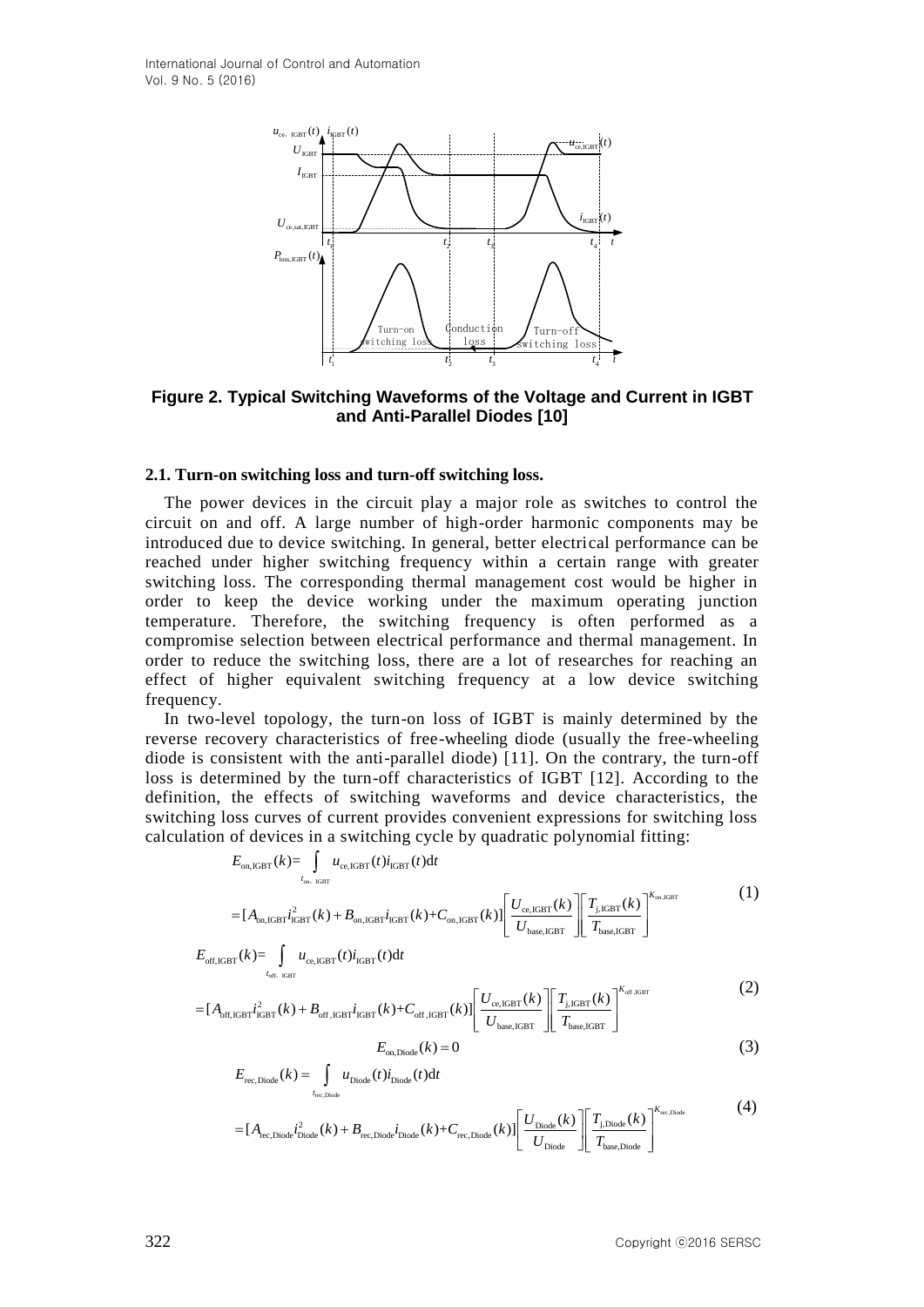Average switching power loss of the device during switching time can be calculated as follows:

$$
P_{\text{on,IGBT,avg}}(k) = \frac{E_{\text{on,IGBT}}(k)}{t_{\text{on,IGBT}}}
$$
\n(5)

$$
P_{\text{off,IGBT,avg}}(k) = \frac{E_{\text{off,IGBT}}(k)}{t_{\text{off,IGBT}}}
$$
(6)

$$
P_{\text{rec},\text{Diode,avg}}(k) = \frac{E_{\text{rec},\text{Diode}}(k)}{t_{\text{rec},\text{Diode}}}
$$
(7)

#### **2.2. Conduction Loss**

Associated to conduction saturation voltage drop  $u_{ce,sat}(t)$ , the real-time current  $i(t)$ , the junction temperature  $T_j$  and conduction time  $t_{\text{con}}$ , the conduction loss of the device can be obtained as follows: an be obtained as follow<br>  $P_{\text{con,GBT}} = u_{\text{ce,GBT}}(t) i_{\text{IGBT}}(t)$ 

$$
P_{\text{con,IGBT}} = u_{\text{ce,IGBT}}(t) i_{\text{IGBT}}(t)
$$
\n
$$
= [u_{\text{ce, sat,IGBT}} + r_{\text{IGBT}} i_{\text{IGBT}}(k)] i_{\text{IGBT}}(k)
$$
\n
$$
= [U_{\text{ce, sat,IGBT}} + K_{u_{\text{ce, sat,IGBT}}}(T_{\text{j,IGBT}} - T_{\text{base2,IGBT}})] i_{\text{IGBT}}(k)
$$
\n
$$
+ [R_{\text{IGBT}} + K_{r_{\text{sat,IGBT}}}(T_{\text{j,IGBT}} - T_{\text{base2,IGBT}})] i_{\text{IGBT}}^2(k)
$$
\n
$$
E_{\text{con, Diode}} = \int_{t_{\text{con, Diode}}} u_{\text{Diode}}(t) i_{\text{Diode}}(t) dt = \int_{t_{\text{con, Diode}}} [u_{\text{sat, Diode}} + r_{\text{Diode}} i_{\text{Diode}}(t)] i_{\text{Diode}}(t) dt
$$
\n
$$
= \int_{t_{\text{con, Diode}}} \left\{ \left[ U_{\text{sat, Diode}} + K_{u_{\text{sat, Diode}}}(T_{\text{j, Diode}} - T_{\text{base2, Diode}}) \right] - \left[ E_{\text{Dode}}(t) \right] i_{\text{Dode}}(t) \right\} i_{\text{Dode}}(t) dt \right\}
$$
\n(9)

#### **3. Power Loss Calculation Method by Simulation**

The characteristic and working state parameters in process of switching, blocking and conduction play a significant role in thermal management for power loss calculation of specific IGBT or anti-parallel diode [14]. The loss mechanism has been analyzed based on two-level topology or NPC three-level topology for periodic ideal sinusoidal pulse width modulation strategy [15]. And the corresponding calculation formulas of power loss were obtained. However, on one hand, as there are a large number of redundant switching states, the working state parameters are unable to get through this way in multi-level converters. On the other hand, there have been only a few studies on power loss calculation under nonideal or aperiodic control strategy due to unfixed switching frequency [9, 16]. For a specific topology the power loss of device can be obtained by analyzing the following parameters conveniently obtained by simulation or experiments: blocking voltage of the device, load current, and gate triggering pulses of every IGBT (it is based on MATLAB / Simulink simulation platform in this paper).

As shown in Figure  $1(a)$ , taking phase arm  $U$  in two-level converter as an example, power devices of IGBTs or anti-parallel diodes are labeled as  $T_{U_x}$  and  $D_{U_x}$ , ( $x=1,2$ . 1 stands for upper one; 2 stands for lower one), and the corresponding gate triggering signal of IGBT is  $g_{U_x}$ . If  $g_{U_x} = 1$ , the gate triggering signal is positive; if  $g_{U_x}$ =0, the gate signal is negative. For certain systems, the gate voltage, the gate turn-on and turn-off resistors are generally fixed. The influence of these factors on the loss calculation should have been taken into account as a correction coefficient in the mathematical models. Therefore, considering the dead-time, there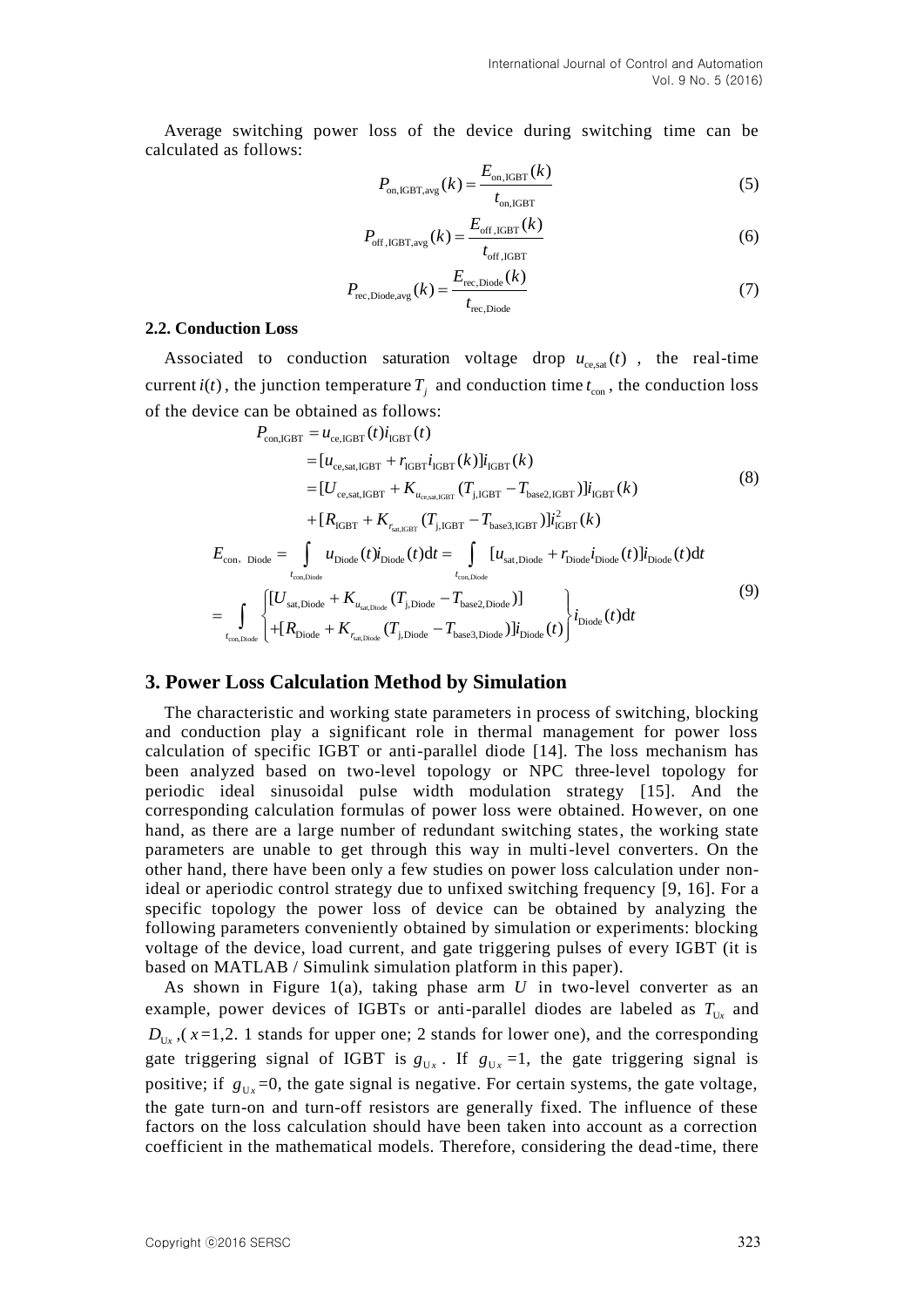are three cases of gate triggering signals in a phase arm. Load current  $i_U$  is specified to be positive if it flows out of the phase arm  $U$  pointing towards the load. Thus, according to the load current and every IGBT gate triggering signal, working states of the devices can be obtained as shown in Table 1.

| Load               | Gate triggering                | Gate triggering                | Working state of the devices |            |            |            |  |  |
|--------------------|--------------------------------|--------------------------------|------------------------------|------------|------------|------------|--|--|
| current            | signal of upper<br><b>IGBT</b> | signal of lower<br><b>IGBT</b> | $T_{U1}$                     | $T_{U2}$   | $D_{U1}$   | $D_{U2}$   |  |  |
|                    | $g_{U_1}=0$                    | $g_{\text{U2}}=0$              | <b>OFF</b>                   | <b>OFF</b> | <b>OFF</b> | <b>ON</b>  |  |  |
| $i_{\text{U}} > 0$ | $g_{U_1}=1$                    | $g_{U2} = 0$                   | ON                           | <b>OFF</b> | <b>OFF</b> | <b>OFF</b> |  |  |
|                    | $g_{U1} = 0$                   | $g_{U2} = 1$                   | <b>OFF</b>                   | <b>OFF</b> | <b>OFF</b> | ON         |  |  |
|                    | $g_{\rm U1} = 0$               | $g_{U2} = 0$                   | <b>OFF</b>                   | <b>OFF</b> | ON         | <b>OFF</b> |  |  |
| $i_U \leq 0$       | $g_{U_1}=1$                    | $g_{U2} = 0$                   | <b>OFF</b>                   | <b>OFF</b> | ON         | <b>OFF</b> |  |  |
|                    | $g_{U_1}=0$                    | $g_{U2} = 1$                   | <b>OFF</b>                   | ON         | <b>OFF</b> | <b>OFF</b> |  |  |

**Table 1. Working States of the Devices in Two-Level Topology**

In the same way, the working states of the devices labeled as shown in Figure 1(b) in NPC three-level topology would be obtained as shown in Table 2.

| Load                  | Gate triggering signals |               |                      |               | Working states of the devices |            |            |            |            |              |            |            |            |            |
|-----------------------|-------------------------|---------------|----------------------|---------------|-------------------------------|------------|------------|------------|------------|--------------|------------|------------|------------|------------|
| current               |                         |               |                      |               | $T_{U1}$                      | $T_{U2}$   | $D_{U1}$   | $D_{U2}$   | $T_{U3}$   | $\rm T_{U4}$ | $D_{U3}$   | $D_{U4}$   | $D_{115}$  | $D_{U6}$   |
|                       | $g_{\text{II}} = 1$     | $g_{112} = 1$ | $g_{U3} = 0$         | $g_{U4}=0$    | <b>ON</b>                     | <b>ON</b>  | <b>OFF</b> | <b>OFF</b> | <b>OFF</b> | <b>OFF</b>   | <b>OFF</b> | <b>OFF</b> | <b>OFF</b> | <b>OFF</b> |
|                       | $g_{\text{U1}} = 0$     | $g_{112}=1$   | $g_{\text{U3}} = 0$  | $g_{U4}=0$    | <b>OFF</b>                    | <b>ON</b>  | <b>OFF</b> | <b>OFF</b> | <b>OFF</b> | <b>OFF</b>   | <b>OFF</b> | <b>OFF</b> | <b>ON</b>  | <b>OFF</b> |
| $i_{\mathrm{U}}$ >    | $g_{\text{U1}} = 0$     | $g_{112} = 1$ | $g_{\text{II}3} = 1$ | $g_{U4}=0$    | <b>OFF</b>                    | <b>ON</b>  | <b>OFF</b> | <b>OFF</b> | OFF        | <b>OFF</b>   | <b>OFF</b> | <b>OFF</b> | <b>ON</b>  | <b>OFF</b> |
| $\theta$              | $g_{U_1}=0$             | $g_{112} = 0$ | $g_{U3} = 1$         | $g_{U4}=0$    | OFF                           | OFF        | <b>OFF</b> | <b>OFF</b> | <b>OFF</b> | <b>OFF</b>   | <b>ON</b>  | <b>ON</b>  | <b>OFF</b> | <b>OFF</b> |
|                       | $g_{\text{U1}}=0$       | $g_{112} = 0$ | $g_{U3} = 1$         | $g_{114} = 1$ | OFF                           | <b>OFF</b> | <b>OFF</b> | <b>OFF</b> | <b>OFF</b> | <b>OFF</b>   | ON         | <b>ON</b>  | <b>OFF</b> | <b>OFF</b> |
|                       | $g_{U_1} = 1$           | $g_{112} = 1$ | $g_{U3} = 0$         | $g_{U4}=0$    | OFF                           | <b>OFF</b> | <b>ON</b>  | <b>ON</b>  | <b>OFF</b> | <b>OFF</b>   | <b>OFF</b> | <b>OFF</b> | <b>OFF</b> | <b>OFF</b> |
|                       | $g_{U_1}=0$             | $g_{112}=1$   | $g_{U3} = 0$         | $g_{U4}=0$    | OFF                           | <b>OFF</b> | <b>ON</b>  | <b>ON</b>  | <b>OFF</b> | <b>OFF</b>   | <b>OFF</b> | <b>OFF</b> | <b>OFF</b> | <b>OFF</b> |
|                       | $g_{\text{III}} = 0$    | $g_{112}=1$   | $g_{U3} = 1$         | $g_{U4}=0$    | OFF                           | <b>OFF</b> | <b>OFF</b> | <b>OFF</b> | <b>ON</b>  | <b>OFF</b>   | <b>OFF</b> | <b>OFF</b> | <b>OFF</b> | ON         |
| $i_{\mathrm{U}}\leq0$ | $g_{U1} = 0$            | $g_{U2}=0$    | $g_{U3} = 1$         | $g_{U4}=0$    | OFF                           | <b>OFF</b> | <b>OFF</b> | <b>OFF</b> | <b>ON</b>  | <b>OFF</b>   | <b>OFF</b> | <b>OFF</b> | <b>OFF</b> | <b>ON</b>  |
|                       | $g_{\text{U1}} = 0$     | $g_{U2}=0$    | $g_{U3} = 1$         | $g_{U4} = 1$  | OFF                           | <b>OFF</b> | <b>OFF</b> | <b>OFF</b> | <b>ON</b>  | <b>ON</b>    | <b>OFF</b> | <b>OFF</b> | <b>OFF</b> | <b>OFF</b> |

**Table 2. Working States Of The Devices In Npc Three-Level Topology**

Combined with the previous working state, the behavior of the device is determined. The corresponding loss calculation will be done by formula as previously described, which can be integrated over time to obtain the average power loss in the corresponding period. The behavior judgment process is shown in Figure 3.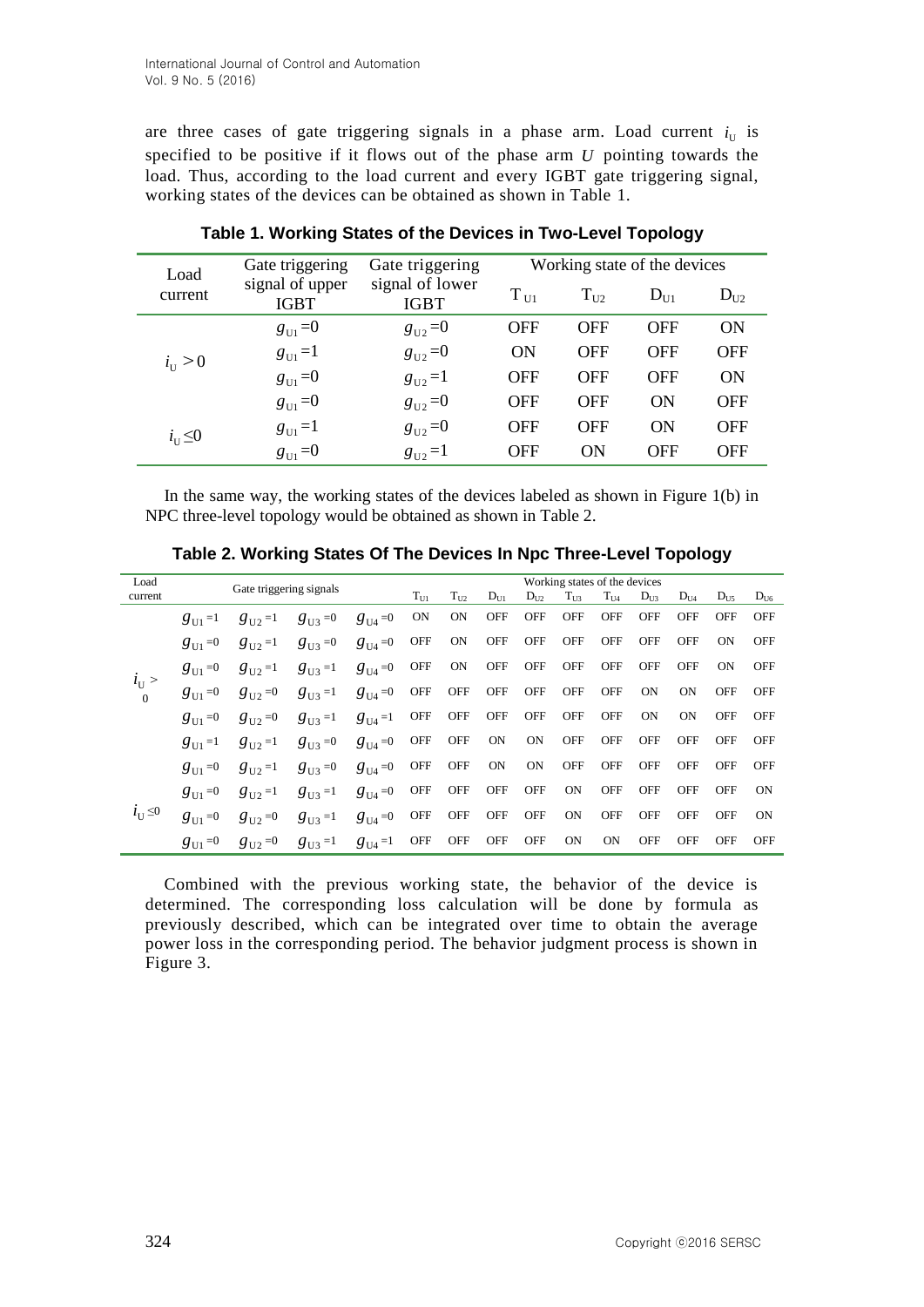International Journal of Control and Automation Vol. 9 No. 5 (2016)



**Figure 3. Behavior Judgment Process in Two-Level Topology**

In simulation calculation model, the start and end times can be set during which the system is working in steady or transient state. And corresponding average power loss in this period will be recorded. It is beneficial for loss calculation and analysis in starting process, load mutation and other special working conditions. The knowledge of device properties of complicated physical structure is not required for IGBT [17] or anti-parallel diode model in this method and the switching frequency range can be observed by simulation due to unfixed switching period of gate triggering signals for non-ideal conditions or aperiodic control strategies.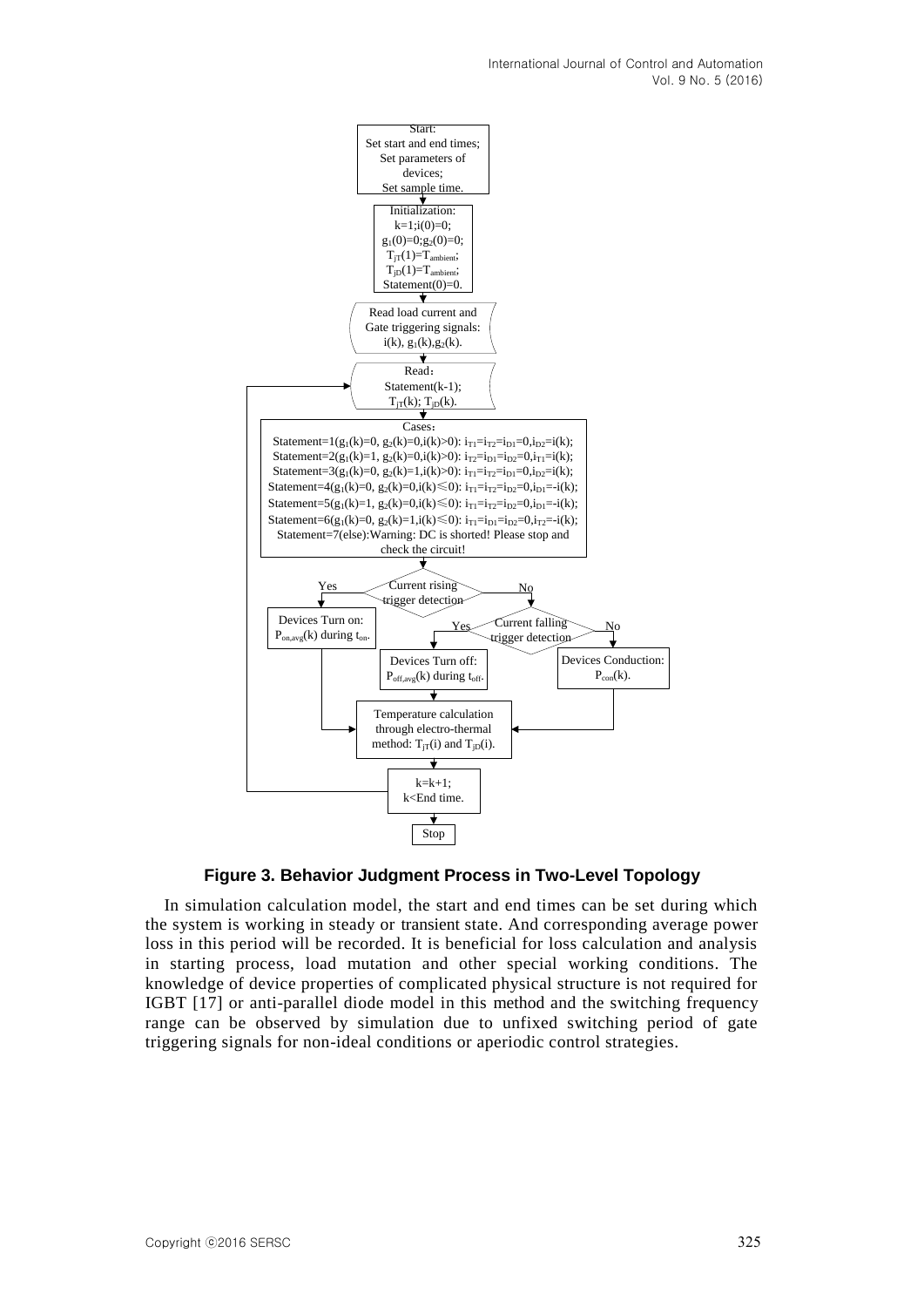## **3. Existing Loss Calculation Methods**

In two-level converters, the expression of AC voltage and current in time domains with sinusoidal periodic bipolar SPWM modulation is written as:

$$
i(t) = I\sin(\omega t) \tag{10}
$$

$$
u(t) = U\sin(\omega t + \varphi) \tag{11}
$$

The duty radio is given by:

$$
\tau(t) = \frac{1 + M\sin(\omega t + \varphi)}{2}
$$
\n(12)

By theoretical derivation, the power losses of IGBTs and anti-parallel diodes can be described by the expressions:

$$
P_{\text{con,IGBT}} = \left(\frac{1}{2\pi} + \frac{M\cos\varphi}{8}\right)u_{\text{cesat,IGBT}}I
$$
  
+ 
$$
\left(\frac{1}{8} + \frac{M\cos\varphi}{3\pi}\right)r_{\text{IGBT}}I^2
$$
(13)

$$
P_{\text{con,Diode}} = \left(\frac{1}{2\pi} - \frac{M\cos\varphi}{8}\right)u_{\text{sat,Diode}}I
$$

$$
+\left(\frac{1}{8} - \frac{M\cos\varphi}{3\pi}\right)r_{\text{Diode}}I^2
$$
(14)

$$
P_{\text{sw,IGBT}} = E_{\text{sw,IGBT}} / t_{\text{sw}} = f_{\text{sw}} E_{\text{sw,IGBT}}
$$
  
=  $f_{\text{sw}} (E_{\text{on,IGBT}} + E_{\text{off,IGBT}})$  (15)

$$
-J_{\text{sw}}(L_{\text{on,IGBT}} + L_{\text{off,IGBT}})
$$
  
\n
$$
P_{\text{sw,Diode}} = E_{\text{sw,Diode}} / t_{\text{sw}} = f_{\text{sw}} E_{\text{sw,Diode}}
$$
  
\n
$$
= f_{\text{sw}}(E_{\text{on,Diode}} + E_{\text{off,Diode}})
$$
\n(16)

This loss calculation method by formulas has been widely used. The loss calculation formulas for SVPWM control strategy and the NPC three-level converters have been given through a similar process.

In addition, power device manufacturers also introduced the corresponding commercial software for loss calculation in converters, such as IPOSIM of Infineon, IGBTSim of Fuji, MELCOSIM of MITSUBISHI, and so on. Detailed test data of device were integrated within the software so that the calculation should be more accurate. The junction temperature and thermal resistance were also considered. But the principle of the calculation was still based on periodic sinusoidal pulse width modulation strategy and software updates was far lagging behind in technological development. Those pieces of software showed poor portability for the introduction of new topologies and new control strategies in loss calculation.

# **4. Verification of the Loss Calculation Method Comparing with Existing Methods**

A typical two-level converter simulation model was built with periodic ideal sinusoidal bipolar SPWM modulation ( $\cos\varphi = 0.8$ ). Model FF200R33KF2C of Infineon was used as power devices. Parameters of IGBT and anti-parallel diode for calculation are listed in Table 3. The required parameters related to the device characteristics can be achieved by a typical double-pulse experiment [13] or quadratic polynomial fitting for curves provided by manufacturers according to the least-square method. In this paper, MATLAB was used for quadratic polynomial fitting the data of device characteristic curves obtained by data extraction software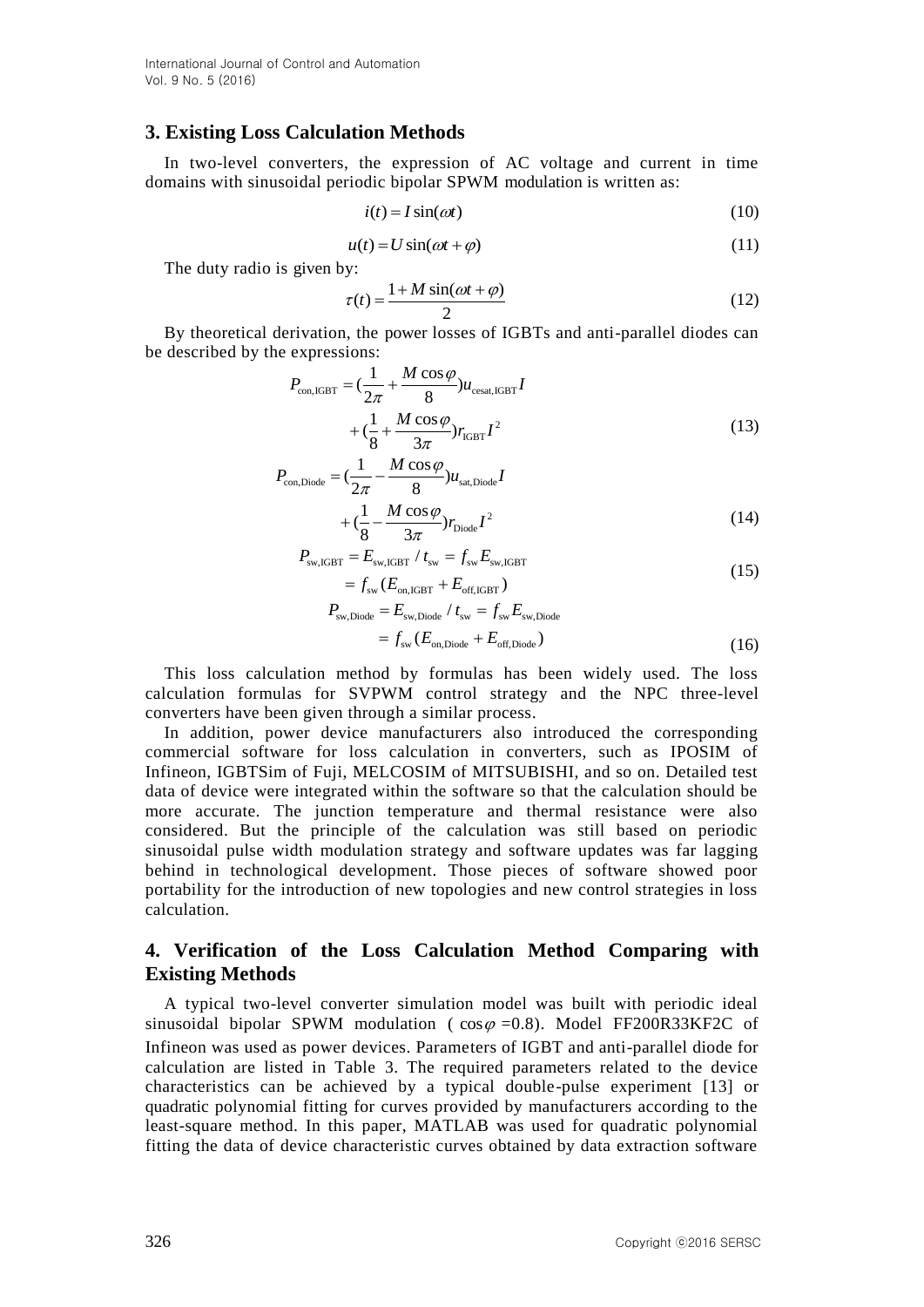Getdata Dragh Digitizer. And then the parameters required for the calculation were achieved. It is more simple and versatile than experiment. For a specific device, compared the data obtained in this way with the experimentally measured data by manufacturer, there is a high degree of accuracy. The working state parameters such as load current and gate triggering pulses would be obtained by simulation. The junction temperatures of devices were obtained by electro-thermal circuit model [18].

|                                                                                                                                         | <b>IGBT</b>                                        | Anti-parallel diode                                   |
|-----------------------------------------------------------------------------------------------------------------------------------------|----------------------------------------------------|-------------------------------------------------------|
| Coefficients in fitting equation of IGBT turn-on loss<br>and current based on quadratic polynomial fitting                              | $A_{on,IGBT} = 0.0047 \text{mJ/A}^2$               |                                                       |
| according to the theory of the least-square method at                                                                                   | $B_{\text{on. IGBT}} = 0.5761 \text{mJ/A}$         |                                                       |
| the base junction temperature with base blocking<br>voltage                                                                             | $C_{\rm on~IGBT}$ =65.246mJ                        |                                                       |
| Coefficients in fitting equation of IGBT turn-off loss<br>and current based on quadratic polynomial fitting                             | $A_{\rm off, IGBT} = -$<br>$0.00008 \text{mJ/A}^2$ | $A_{\text{rec},\text{Diode}} = -0.0015 \text{mJ/A}^2$ |
| according to the theory of the least-square method at<br>the base junction temperature with base blocking                               | $B_{\text{off, IGBT}} = 1.1594 \text{ mJ/A}$       | $B_{\text{rec.Diode}} = 1.1917 \text{mJ/A}$           |
| voltage                                                                                                                                 | $C_{\rm off. IGHT}$ = 27.098mJ                     | $C_{\text{rec.Diode}}$ =79.808 mJ                     |
| Base blocking voltage                                                                                                                   | $U_{\text{base IGRT}}$ =1800V                      | $U_{\text{base Diode}} = 1800V$                       |
| Base junction temperature                                                                                                               | $T_{\text{base.GBT}} = T_{\text{base2.GBT}} =$     | $T_{\text{base\_Diode}} = T_{\text{base2\_Diode}} =$  |
|                                                                                                                                         | $T_{base3,IGBT} = 125^{\circ}$ C                   | $T_{\text{base3. Diode}} = 125^{\circ}$ C             |
| Correction coefficient of switching loss for junction<br>temperature relative to the base junction temperature                          | $K_{\text{sw IGRT}} = 0.199$                       | $K_{\text{sw, Diode}} = 0.443$                        |
| Conduction saturation voltage at base junction<br>temperature with base blocking voltage                                                | $U_{\text{sat,IGBT}}$ =1.81172V                    | $U_{\text{sat,Diode}} = 1.61061 \text{V}$             |
| Conduction resistance at base junction temperature<br>with base blocking voltage                                                        | $R_{\text{IGBT}} = 0.00794\Omega$                  | $R_{\text{Diode}} = 0.00595\Omega$                    |
| Correction coefficient of conduction saturation voltage<br>for junction temperature relative to the base junction                       | $K_{u_{\text{sat ERT}}} = 0.0013104$               | $K_{u_{\text{sat Diode}}} = 0.002066$                 |
| temperature<br>Correction coefficient of conduction resistance for<br>junction temperature relative to the base junction<br>temperature | $K_{r_{\text{sat IGRT}}} = 0.0000385$              | $K_{\textit{r}_{\textrm{sat. Diode}}}$ =0.0000103     |
|                                                                                                                                         | $R_{1\,\text{IGBT}} = 0.02565\,\text{K/W}$         | $R_{1, \text{Diode}} = 0.04860 \text{K/W}$            |
| Thermal resistances                                                                                                                     | $R_{2,\text{IGBT}} = 0.01425 \text{K/W}$           | $R_{2, \text{Diode}} = 0.02700 \text{K/W}$            |
|                                                                                                                                         | $R_{3.1\text{GRT}} = 0.00342\text{K/W}$            | $R_{3. \text{Diode}} = 0.00648 \text{K/W}$            |
|                                                                                                                                         | $R_{4.1\text{GHT}} = 0.01368\text{K/W}$            | $R_{4. \text{Diode}} = 0.02592 \text{K/W}$            |
|                                                                                                                                         | $C_{1 \text{ IGRT}} = 1.16959 \text{J/K}$          | $C_{1. \text{Diode}} = 0.61728 \text{J/K}$            |
| Thermal capacitors                                                                                                                      | $C_{2.1\text{GBT}}$ = 7.01754J/K                   | $C_{2. \text{Diode}} = 3.70370 \text{J/K}$            |
|                                                                                                                                         | $C_{3 \text{ IGRT}}$ =87.7193J/K                   | $C_{3 \text{ Diode}} = 46.2963 \text{J/K}$            |
|                                                                                                                                         | $C_{4.1\text{GBT}}$ =73.0994J/K                    | $C_{4. \text{Diode}} = 38.5802 \text{J/K}$            |

**Table 3. Parameters of Igbt and Anti-Parallel Diode [19][20]**

The results of proposed loss calculation method, formula calculation and the commercial software were as shown in Table 4. The differences are small mainly due to the curve fitting. And the switching loss calculation of device current in commercial software is based on lineation fitting rather than exponential fitting.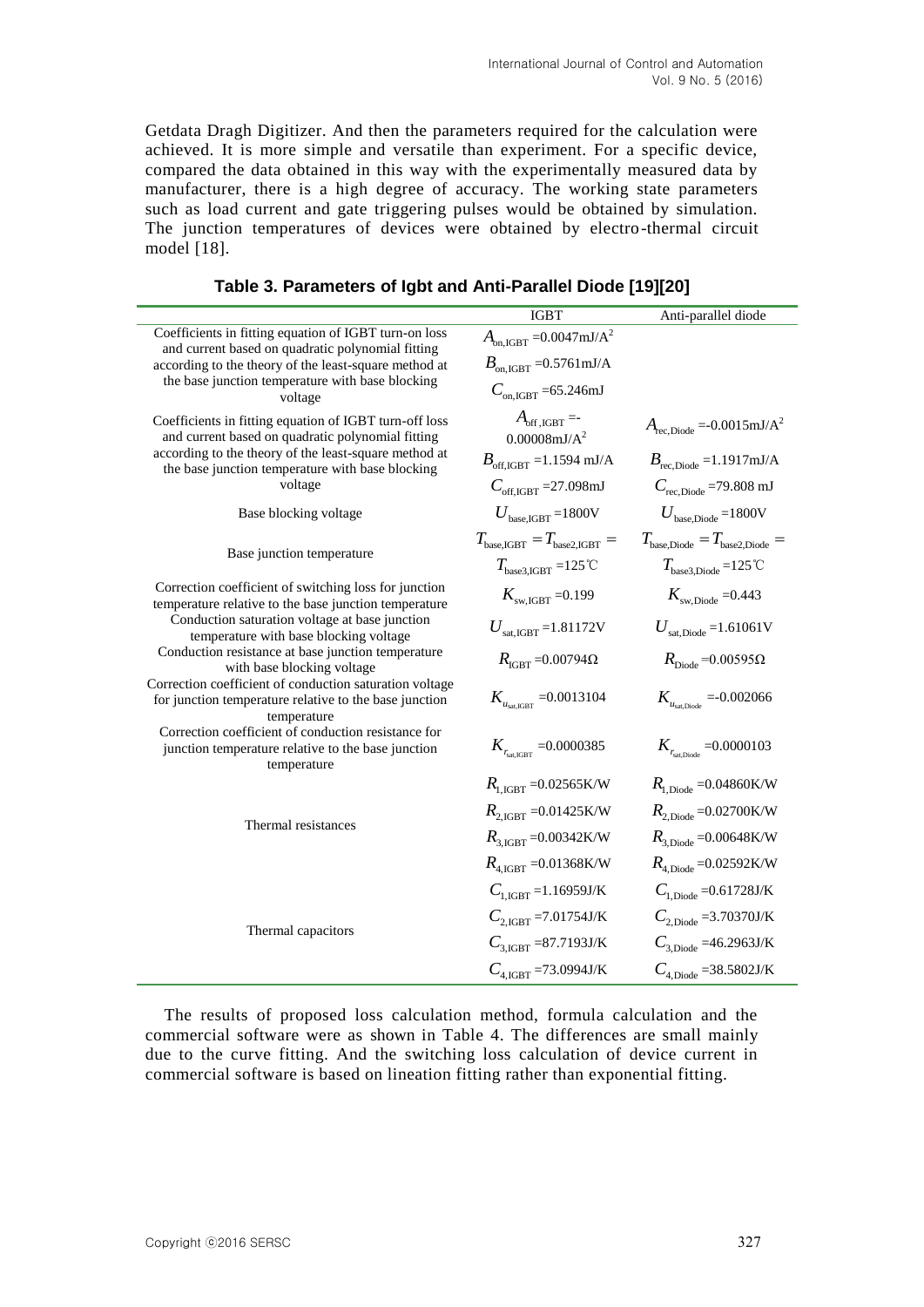|                                               |          | Proposed method Formula calculation |          |        |        |        | Commercial software |        |        |  |
|-----------------------------------------------|----------|-------------------------------------|----------|--------|--------|--------|---------------------|--------|--------|--|
| Frequency(Hz)                                 | 1000     | 2000                                | 5000     | 1000   | 2000   | 5000   | 1000                | 2000   | 5000   |  |
| $P_{\text{sw.GBT}}$ (W)                       | 156.8    | 548.1                               | 1304.0   | 259.7  | 562.5  | 1614.0 | 279.1               | 558.2  | 1395.5 |  |
| $P_{\text{con,IGBT}}(W)$                      | 381.5    | 380.4                               | 384.0    | 298.6  | 321.7  | 390.8  | 340.3               | 340.3  | 340.3  |  |
| $P_{\rm sw, Diode}$ (W)                       | 128.3    | 214.3                               | 555.8    | 89.4   | 211.9  | 710.3  | 96.3                | 192.6  | 481.5  |  |
| $P_{\text{con,Diode}}\left(\mathbf{W}\right)$ | 46.3     | 46.2                                | 46.0     | 46.0   | 45.9   | 45.8   | 45.9                | 45.9   | 45.9   |  |
| $P_{\text{total}}(\text{W})$                  | 712.9    | 1189.0                              | 2289.8   | 693.7  | 1142.0 | 2409.9 | 775.7               | 1151.1 | 2277.3 |  |
| $P_{\text{total, err}}$ %                     | $\theta$ | $\theta$                            | $\theta$ | $-2.7$ | $-4.0$ | 5.2    | 8.8                 | $-3.2$ | $-0.5$ |  |

**Table 4. Results of the Three Methods**

# **5. Experimental Verification of the Loss Calculation Method**

In order to verify the loss calculation method proposed in this paper, a 400kW converter experimental platform was built with direct torque control strategy for induction motor driving. Model FF200R33KF2C of Infineon was used.

The switching frequency in direct torque control strategy is influenced by motor parameters, hysteresis band width and other factors. It is difficult to get the realtime inter-coupling parameters through theoretical analysis. According to the scope of parameters obtained by experiment or simulation, the fluctuation range of power loss can be given through the simulation calculation. The steady state operating point of power loss and junction temperature within the device would be provided by the iterative calculation so that the distribution resistance for thermal management is tested to be appropriate or not.



**Figure 4 Sample Measurements in Phase Arm U**

Sample measurements are shown in Figure 4. The upper waveform represents the load current in phase arm U, the middle waveform represents the gate triggering signal of lower IGBT and the lower waveform shows DC voltage. As the average power loss of the device would be obtained by the energy loss divided by the cycle time. Measurements were recorded and the gate triggering signal was saved as 0 when the voltage is lower than the threshold voltage of IGBT and 1 when the gate voltage is higher than the threshold voltage.

It is shown that the results of proposed loss calculation method match those from hardware measurements in Table 5.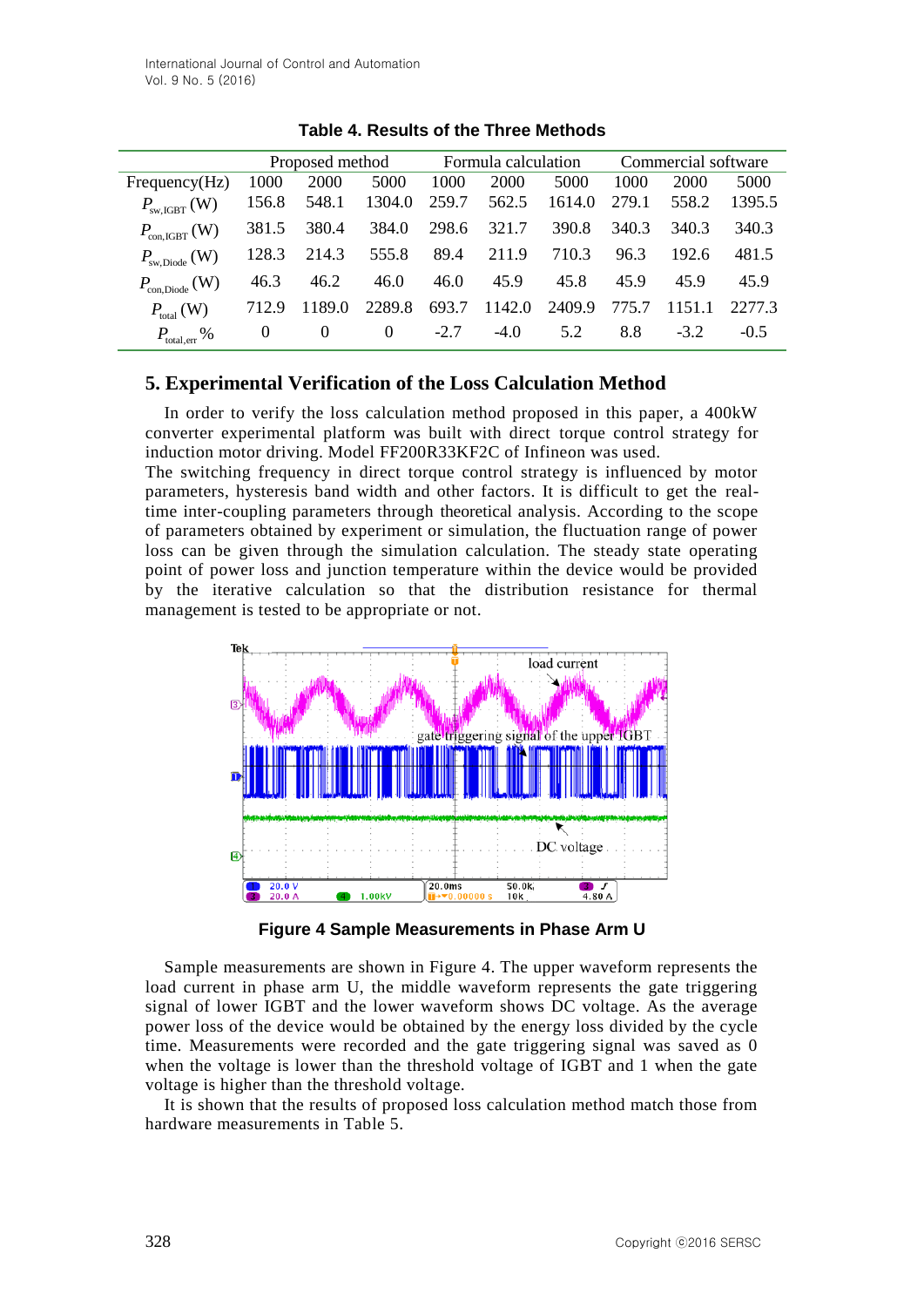|                          | Proposed method |               |                   | Experiment               |              |               |                  |  |  |
|--------------------------|-----------------|---------------|-------------------|--------------------------|--------------|---------------|------------------|--|--|
| Average<br>Frequency(Hz) | sw, avg<br>W)   | con, avg<br>W | total, avg<br>'W) | Average<br>Frequency(Hz) | sw,avg<br>(W | con, avg<br>W | total, avg<br>W) |  |  |
| 1013                     |                 | 4.8           | 65.9              | 980                      | 55.8         | 7.87          | 63.67            |  |  |

**Table 5. Results of Proposed Method and Experiment**

Inaccuracies in individual IGBT and diode power loss are mainly due to the inaccurate data extraction from datasheet, and the differences between simulation and actual systems, such as switching frequency, the current though device while switching, and so on.

### **6. Summary**

A simulation method of calculating power loss of IGBT-diode under non-ideal conditions was presented. The mathematical model of power loss calculation was established with quadratic polynomial fitting data according to the theory of the least-square method and working states of devices which could be determined by load current and gate triggering signals considering dead time. With this method, the scope of parameters would be given directly by experiment or simulation and need not being idealized. The simulation results present the features of actual working state parameters to some extent. Especially for some complex control strategies and topologies, some parameters required are difficult to be obtained through theoretical derivation or experiments. Certain scope and reference values of these parameters can be provided by simulation at least. The influence of parameters on the results of power loss calculation can be investigated by changing the parameter values to provide useful guidance for converter design. By comparing the results of proposed loss calculation method with those of formula calculation and commercial software at fixed switching frequency with ideal sinusoidal periodic bipolar SPWM modulation, the validity and reliability of this method were verified. Through design of two-level converter in hysteretic control, experimental verification of the loss calculation method calculating power losses of IGBTs and anti-parallel diodes were applied. It was proved that the results would be accurate. The simulation method is expected to be easily extended to other converter topologies and control strategies.

### **References**

- [1] A. Choudhury, P. Pillay, M. Amar and S.S. Williamson, "Performance comparison study of two and three-level inverter for electric vehicle application," in Transportation Electrification Conference and Expo (ITEC), **(2014)** pp. 1-6.
- [2] M. Schweizer and J.W. Kolar, "Design and Implementation of a Highly Efficient Three-Level T-Type Converter for Low-Voltage Applications," IEEE Transactions on Power Electronics, vol. 28, no. 2, **(2013)**, pp. 899-907.
- [3] S. Bernet, "Recent developments of high power converters for industry and traction applications," Power Electronics, IEEE Transactions on, vol. 15, no. 6, **(2000)**, pp. 1102-1117.
- [4] S. Dieckerhoff, S. Bernet and D. Krug, "Power Loss-Oriented Evaluation of High Voltage IGBTs and Multilevel Converters in Transformerless Traction Applications," IEEE Transactions on Power Electronics, vol. 20, no. 6, **(2005)**, pp. 1328-1336.
- [5] B. Alamri and M. Darwish, "Precise modelling of switching and conduction losses in cascaded h-bridge multilevel inverters," Power Engineering Conference (UPEC), 2014 49th International Universities, **(2014)** pp. 1-6.
- [6] P. The-Minh, G. Riedel, N. Oikonomou and M. Pacas, "PWM for active thermal protection in three level neutral point clamped inverters," ECCE Asia Downunder (ECCE Asia), 2013 IEEE, **(2013)**, pp. 906-911.
- [7] A.V. Rocha, Sidelmo M. Silva, Igor A. Pires, Alysson A. P. Machado, F. V. Amaral, V. N. Ferreira, H. de Paula and B. J. Cardoso Filho, "A new fault-tolerant realization of the active three-level NPC converter;" Energy Conversion Congress and Exposition (ECCE), 2014 IEEE, **(2014)** pp. 3483-3490.
- [8] B. Kaku, I. Miyashita and S. Sone, "Switching loss minimised space vector PWM method for IGBT